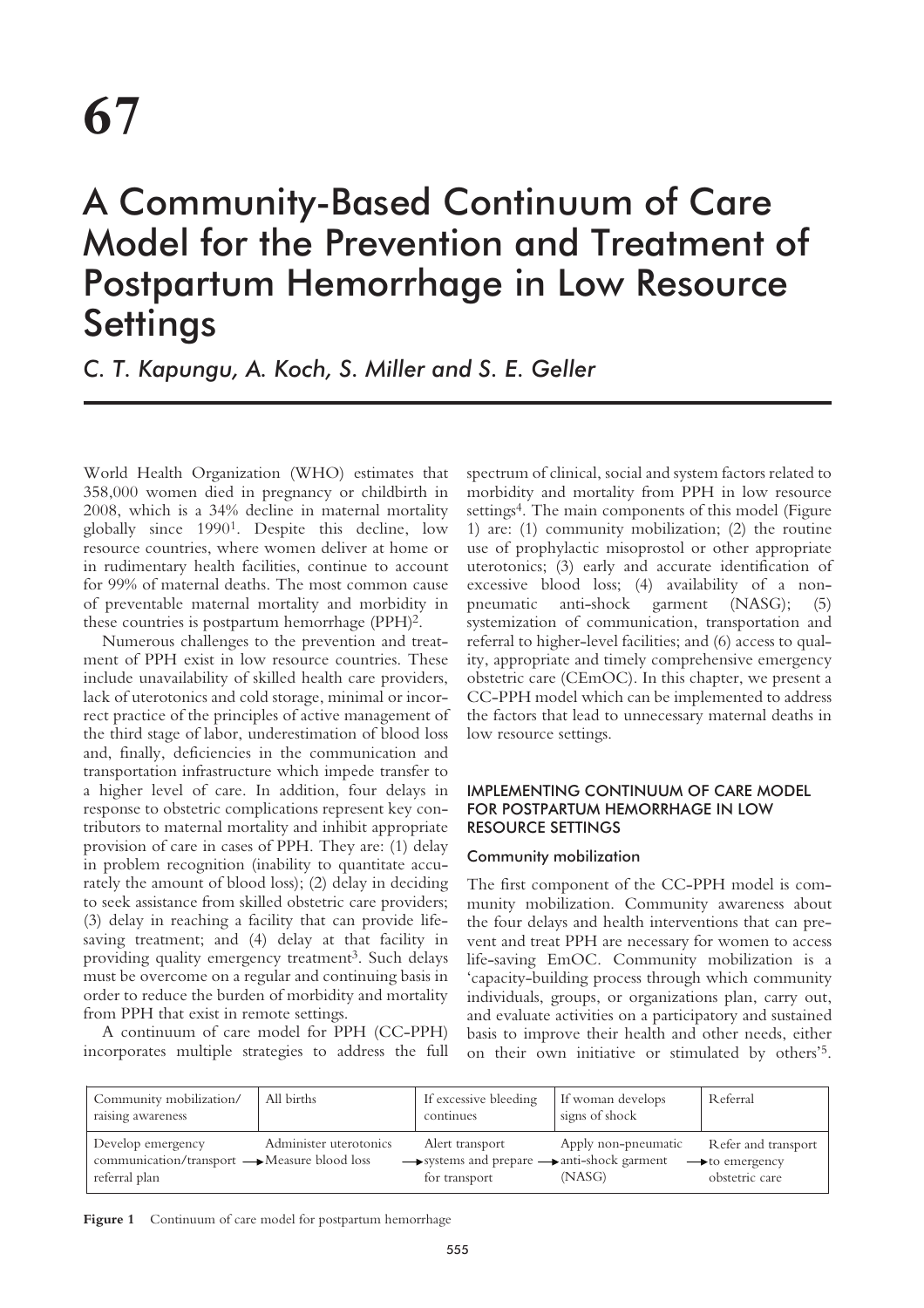Community mobilization involves developing an ongoing dialogue between community members about their health issues, empowering the community to address its own health needs, and working in partnership with the health care system to create locally appropriate responses to community health needs<sup>5</sup>.

The success of effective and sustainable communitybased health interventions is often attributed, at least in part, to an ability to engage and maintain the trust of community members<sup>6–8</sup>. Health providers, nongovernmental organizations (NGOs) and ministries of health (MOHs) can provide unique opportunities to identify and build on the assets and resources that already exist in collaboration with communities. Advocacy with government officials and key stakeholders is a necessary step for fostering sustainability and scaling up of community health interventions.

Successful community mobilization requires multiple methods at the community and national level to increase the acceptance and adoption of health interventions. Raising awareness about PPH can promote an understanding of the existing barriers faced in accessing EmOC and mobilize the community to identify strategies that may improve maternal health outcomes. Birth and complication readiness plans can address the first three delays, in recognizing the problem, in deciding to seek care, and in reaching the facility. Community transport plans can be collaboratively developed by community members and health facilities within each neighborhood or village so that families can be prepared when emergencies arise.

One of the authors of this chapter, Stacie Geller, has described the community mobilization activities conducted prior to and throughout the introduction of the use of misoprostol and the blood collection drape for the prevention and early diagnosis of PPH in collaboration with the Millennium Villages Project in rural Ghana. The CC-PPH model was presented to key opinion leaders such as chiefs, religious leaders, senior women, assemblymen, herbalists and traditional birth attendants (TBAs) to establish rapport and obtain community support. Focus group discussions were held with local women's groups such as pregnant and nursing mothers, and those who experienced PPH in their last deliveries. Key opinion leaders developed community sensitization messages to increase awareness of and knowledge about PPH, misoprostol and the blood collection drape (for prompt recognition of excessive bleeding). TBAs, community health educators (CHEWs) and other health providers were also trained on safe delivery and the use of misoprostol and the blood collection drape. Educational materials such as pamphlets, brochures, posters and pictorial flipcharts were developed to provide education about PPH and the danger signs related to hemorrhage. Using these strategies and tools, CHEWs, TBAs and midwives mobilized their communities to make specific plans for emergency response (transport, savings to pay for fuel and facility fees, blood donation) and to take prompt action if PPH were to occur. It is critical to involve the entire community in order to improve individual access to EmOC, and community mobilization should be prioritized as a key strategy in the CC-PPH model. Other components of the model will be more successful if the community is sufficiently engaged early in the process.

#### Use of misoprostol or other uterotonics

Administration of a uterotonic for prevention of PPH is the next component of the CC-PPH model. Oxytocin, the uterotonic of choice, is often not feasible in community-level settings without skilled attendants, cold storage or sterile equipment. For women delivering outside skilled facilities, misoprostol is accepted to be safe and effective in the prevention of PPH<sup>9-12</sup>. The International Federation of Gynecology and Obstetrics (FIGO) has endorsed misoprostol use for settings in which oxytocin is unavailable or in the absence of active management of the third stage of labor<sup>13</sup>. In such settings, WHO also recommends the administration of 600 µg oral misoprostol by a health worker trained in its use immediately after the birth of the baby14,15 (see Chapter 42).

Multiple models exist for the distribution of misoprostol in community-level settings, and the appropriate model for each setting depends on the community infrastructure and national policies regarding use of misoprostol, as well as the availability of communitylevel providers. Misoprostol has been registered for use in PPH in 17 countries in Africa and Asia as of August 201016; however; it has not yet been implemented as the standard of care for all community-level births in any of these countries. Pilot programs of community-based misoprostol distribution are underway, but only a few have been evaluated to date.

Two randomized double-blind placebo-controlled trials of 600 µg oral misoprostol administered by TBAs after delivery showed that misoprostol is associated with a significant reduction in the rate of PPH (blood loss of 500 ml or more)<sup>9,11</sup>. In a remote region of Pakistan, misoprostol was associated with a significant reduction in the rate of PPH in deliveries under the care of TBAs (16.5% vs. 21.9%; RR 0.76, 95% CI 0.59–0.97) compared with placebo. Additionally, significantly fewer women in the misoprostol group experienced a drop of more than 3 g/dl in hemoglobin compared with those in the placebo group (RR 0.53, 95% CI  $0.34-0.83$ <sup>9</sup>. These findings are consistent with an earlier community-based trial of misoprostol administered by auxiliary nurse-midwives attending births at home or in lower-level facilities in rural India, which showed a nearly 50% reduction in PPH (RR 0.53, 95% CI 0.39–0.74)<sup>11</sup>.

In settings where terrain or weather prevents women from delivering in the company of birth attendants or where community-level health providers are barred from distributing medication, direct distribution of misoprostol to pregnant women may be the most feasible model for distribution. Two recent operations research studies of direct provision of misoprostol to pregnant women provide examples for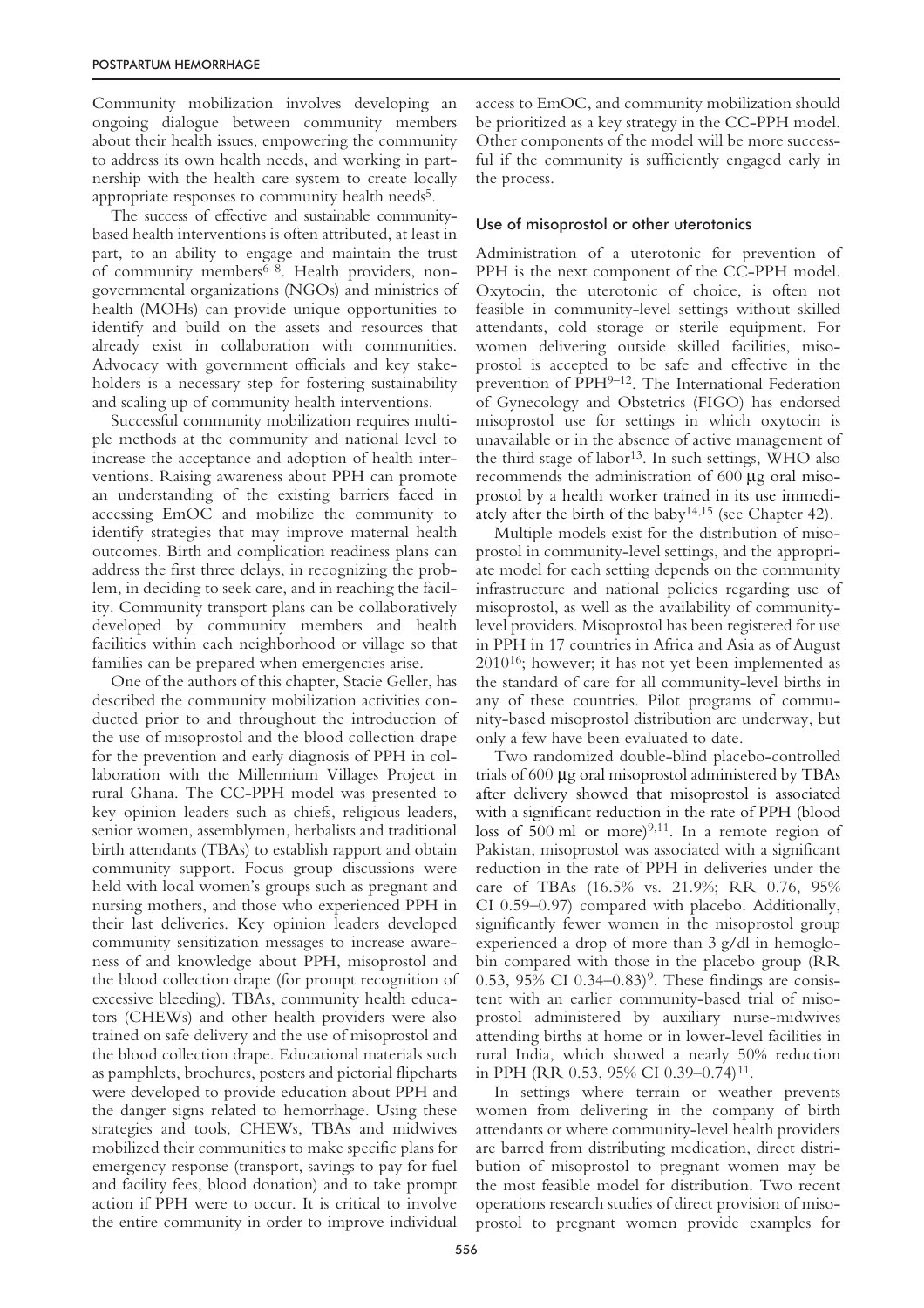the implementation of this model<sup>17,18</sup>. These studies focused on program effectiveness, the acceptability of misoprostol and adverse effects, but did not aim to prove the efficacy of misoprostol to prevent PPH since it has been previously proven efficacious and safe.

A non-randomized comparative study of women in rural Afghanistan utilized semiliterate community health workers (CHWs) to provide three 200  $\mu$ g tablets of misoprostol to 2039 women in the 8th month of pregnancy, along with an educational intervention to the women and their household support members on the correct and safe use of misoprostol<sup>17</sup>. In structured interviews conducted 1 week postpartum, all the women who took misoprostol (*n* = 1421) reported taking the drug after delivery of the baby. Women in the intervention group were significantly more likely to have reported experience of no side-effects compared with 1148 women in the control group who received usual care (60.3% vs. 18.6%). The authors stated that the high rate of adverse symptoms in the control groups was likely due to the use of herbal products.

Similarly, female community health volunteers (FCHVs) in rural Nepal distributed three 200 µg tablets of misoprostol to women late in pregnancy for self-administration at home births<sup>18</sup>. Program performance was evaluated through pre- and postintervention household surveys and data collected by FCHVs and other health providers. The primary outcome was overall coverage with uterotonics among women with vaginal delivery, which significantly increased from 11.6% at baseline to 74.2% at the end of the study (OR 25.0, 95% CI 15.6–40.1). The mortality rate among misoprostol users was 72 per 100,000 compared with 292 per 100,000 among non-users, but the number of deaths by specific causes was too low to evaluate differences statistically. Misoprostol users were more likely to report shivering than non-users, but the difference was not statistically significant.

Administration of a uterotonic for prevention of PPH in a low resource setting is an important component of the CC-PPH model, but even with prophylaxis, some women experience PPH. The next steps in the CC-PPH model address identification of and response to excessive bleeding.

#### Accurate assessment of blood loss

Visual estimation of blood loss is notoriously inaccurate even among the most skilled health providers<sup>19</sup>. Family members and unskilled birth attendants are believed to perceive the signs of excessive bleeding during labor and postpartum only 11% of the time<sup>20</sup>. To address the delay in problem recognition, community-based health providers and family members need to acquire the necessary skills to recognize danger signs of excessive bleeding. A reliable blood loss detection method assists birth attendants rapidly to recognize excessive bleeding instead of waiting for changes in vital signs (blood pressure, pulse and pallor) and/or unconsciousness.

There are several novel approaches for timely and accurate assessment of PPH in low resource settings. The kanga, a garment used in Tanzania, is a standard sized rectangular cotton cloth used to absorb the blood during delivery. Two kangas have been found to hold slightly more than 500 ml when completely soaked, providing a convenient unit of measure that has been used to recognize PPH<sup>21</sup>. The kanga method can be adapted to other standardized cloths used in other countries such as the sari, dupatta, sarong or to manufactured absorbent pads. However, its utility would always be dependent on the user's judgment of degree of saturation.

The BRASSS-V blood collection drape (Figure 2), a low-cost calibrated and funneled collecting pouch attached to a plastic sheet, was developed to measure accurately postpartum blood loss at the time of deliveries taking place at home and in rudimentary facilities $22,23$ . The drape is placed under the woman's buttocks immediately after delivery, and the two strings attached to the upper end of the drape are tied around the woman's abdomen to optimize blood collection. A randomized controlled study found a high level of correlation (*r* = 0.928) between the drape estimate and the 'gold standard' of photospectrometry, demonstrating the accuracy of drape collection<sup>24</sup>. In the same study, visual assessment underestimated postpartum blood loss by 33% compared with drape assessment  $(203 \text{ ml} \pm 147 \text{ ml} \text{ vs. } 304 \text{ ml} \pm 173 \text{ ml},$  $p \leq 0.001$ <sup>24</sup>. The drape has been used in multiple



**Figure 2** The BRASSS-V blood collection drape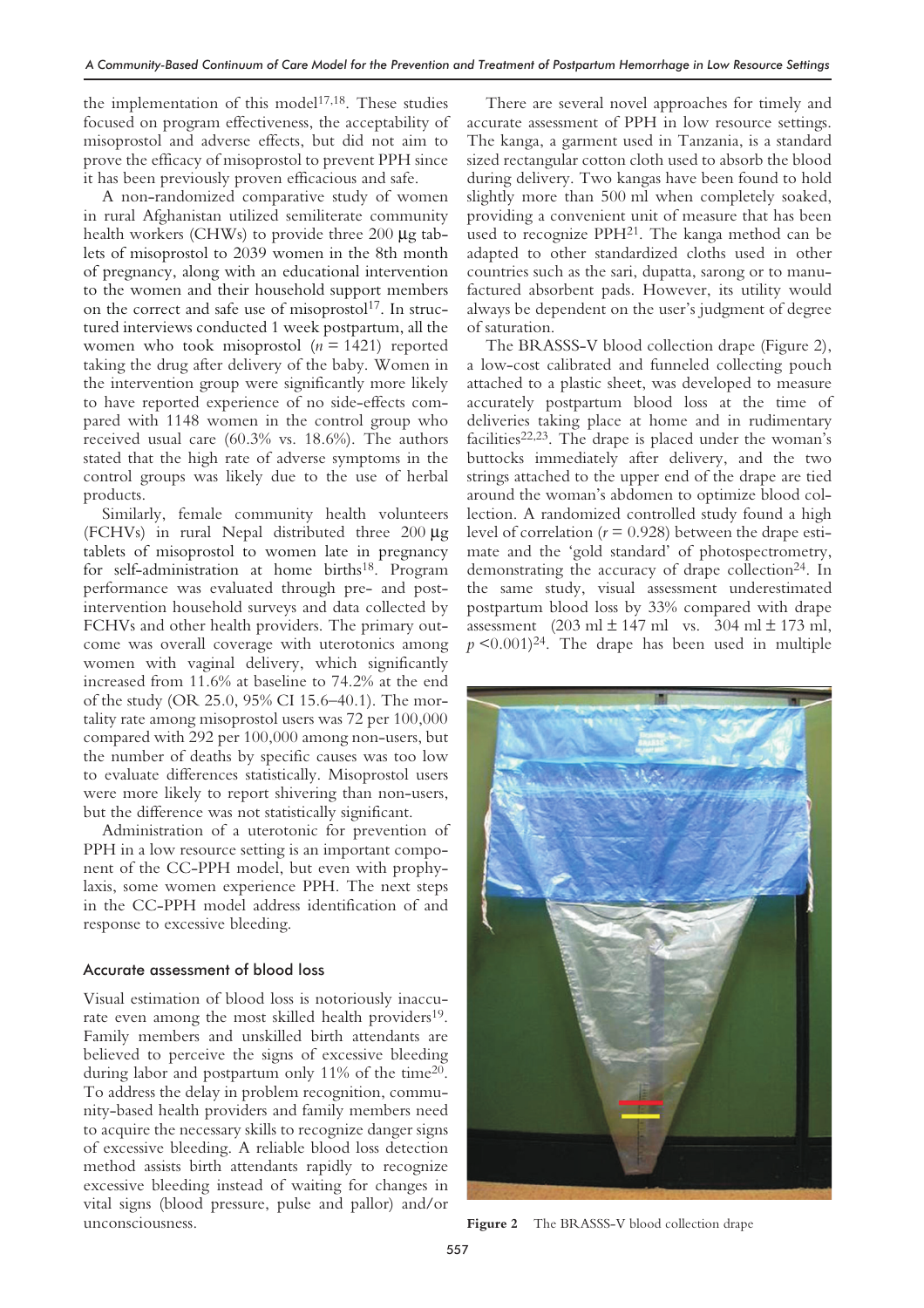research studies worldwide which have validated its accuracy and ease of use as a practical tool to measure blood loss occurring during the third stage of labor25,26 (see Chapter 9 and 11).

The blood mat (Figure 3), made of layers of cotton backed by plastic and developed by Dr Abdul Quaiyum, a researcher at the International Centre for Diarrhoeal Disease Research in Bangladesh (ICDDRB), also has been used by families and community health workers to identify hemorrhage in women giving birth at home27. Dr Quaiyum received a grant from the Bill and Melinda Gates Foundation in 2010 to develop and test a biodegradable birth mat that can only absorb 500 ml of fluid28. Placed under the mother immediately after birth, if the mat stops absorbing blood, it indicates that the mother has bled more than 500 ml, and that she should be referred immediately to a higher-level facility.

Almost any type of fabric or calibrated container can be used to measure blood loss in low resource settings. However, the key factor is standardization and validation of measurement. Regional or local groups of health educators or workers can fashion pads, mats or kangas out of locally acquired materials. They can then take a measured amount of fluid and determine what amount saturates the material. As long as these homemade pads are made of similar materials in absorbency and size, then a somewhat more accurate assessment of blood loss can be made.

Earlier detection of excessive blood loss means earlier action to provide medical management and/or transfer the woman to a higher-level facility. Even with primary prophylaxis and early detection of PPH, however, a woman may continue to bleed and progress into shock. Delayed diagnosis and treatment of continuing blood loss in combination with underestimation may quickly lead to hypovolemic shock, cardiopulmonary arrest and death<sup>29</sup>. The nonpneumatic anti-shock garment (NASG), the fourth component of the CC-PPH model is used to resuscitate and stabilize women in shock until comprehensive care for PPH is available.

#### Non-pneumatic anti-shock garment

The NASG addresses the delay in reaching the facility by keeping the woman stable long enough to be transported and seek further treatment. It is a lightweight, inexpensive, reusable, first aid device which decreases blood loss and restores vital signs (Figure 4).

When applied in the community or home, it can improve circulation to the core organs and decrease bleeding while the woman is awaiting transport, being transported or during delays in receiving care at higher-level facilities. The NASG is not therapy or treatment for PPH, but it can be used to buy time to obtain definitive treatment. Family members, TBAs, CHWs, rural auxiliary nurses and even ambulance or conveyance drivers can quickly and easily be trained to apply the NASG tightly enough to improve the woman's status without causing harm<sup>30</sup>. The device



Figure 3 The blood mat in use by Pathfinder International staff in Bangladesh. Photo courtesy of Suellin Miller



**Figure 4** Use of non-pneumatic anti-shock garment. Photo courtesy of Suellen Miller

can be worn over clothing, no inflation is required and it can be re-used up to 40 times (see Chapter 39).

If the NASG has been placed as a first resuscitative measure, the health provider should call for help, assess vital signs and, if possible, find the source of bleeding, and, if the cause is uterine atony, provide uterotonics. The NASG should be removed only under skilled supervision in a facility setting where vital signs can be monitored and there are adequate intravenous fluids and other required treatments. Barriers to implementation include initial skepticism about the NASG's ability to resuscitate women with hypovolemic shock secondary to obstetric hemorrhage, resistance to change and implementation of new behaviors, and lack of knowledge or previous contact with the NASG in medical training $30$ .

As with any new device or new procedure, the NASG requires training and then modification of use depending on context. However, there are instances where use has been adapted in ways that have not been supported by evidence, and, in fact, may be harmful. For example, after clinical trials were conducted with the NASG following strict protocols in four states in Nigeria, the NASG is now used more widely across the country in the context of Pathfinder International's Clinical and Community Actions to Address PPH. While the protocol for placing a woman in the NASG in Pathfinder training materials is to place the device on a woman with estimated blood loss of at least 500 ml and one sign of hypovolemic shock $31$ ,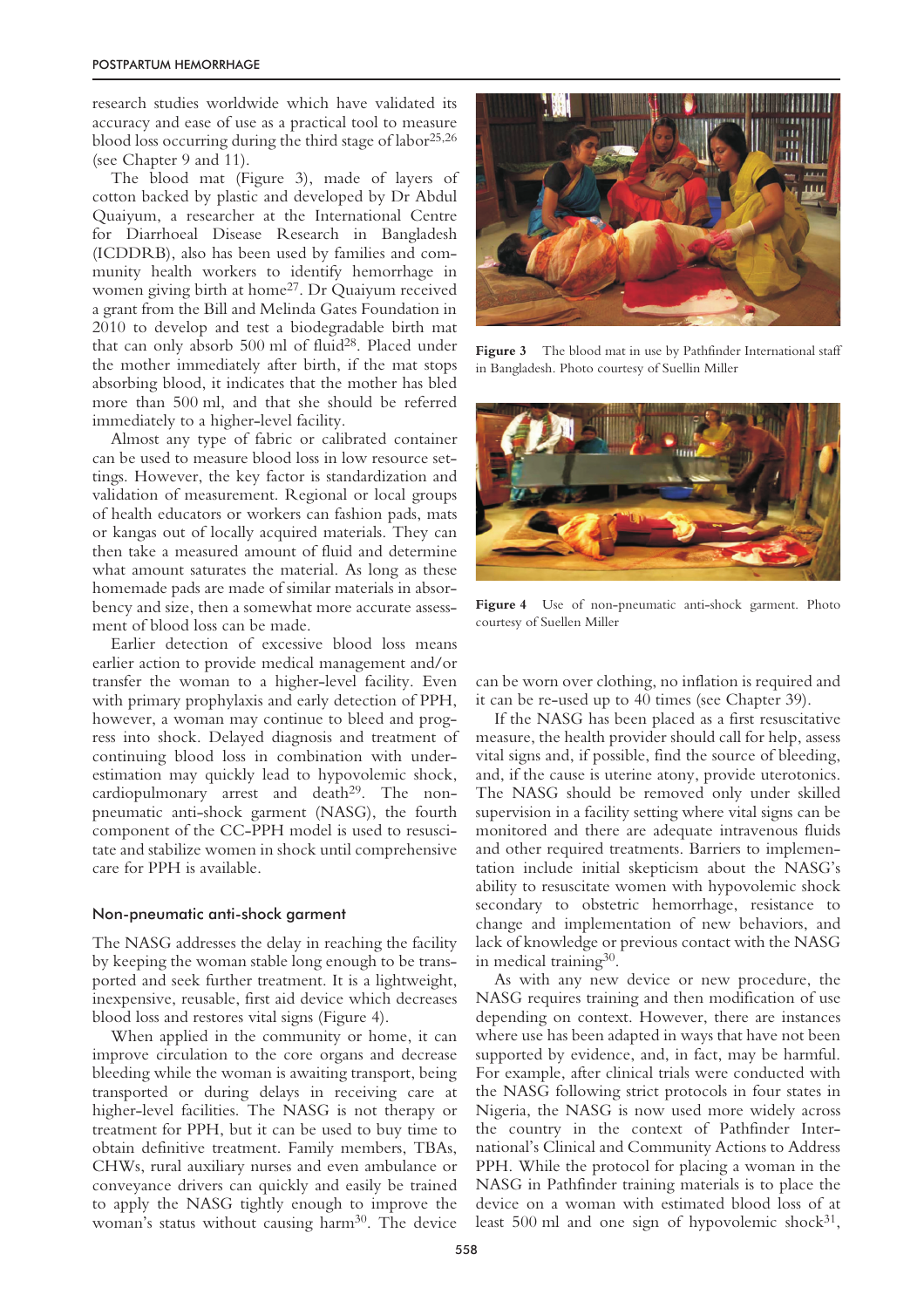nurses and midwives in facilities in Nigeria have been seen placing NASGs on women who might be at risk for hemorrhage after the delivery. Instead of using it as a first-aid stabilizing device, it is being used prophylactically. To date, no evidence has been reported on its efficacy for preventing PPH, or whether there are negative effects for women who are not in shock receiving a device intended for shock. Because the NASGs can cause harm to hypovolemic women if removed prematurely or in the wrong sequence, placing the NASG on someone who is not in shock and then removing it rapidly or incorrectly might cause, at the very least, a vagal response. Finally, as the number of NASGs in any facility is limited, using one on a non-shock patient may mean there is none available if a severely shocked patient needed it.

Another potential problem being reported from field work at the time of this writing is the possibility of complacency among providers who, upon seeing the dramatic decrease in bleeding and restoration of vital signs in a woman with hemorrhage/hypovolemic shock, may lose the sense of urgency in referral to a higher level or in providing definitive hemorrhage/ shock therapies<sup>32,33</sup>. This must be stressed in training and use. The NASG is not treatment; it only buys time. Transport and obtaining definitive treatment should never be delayed.

## Addressing barriers to communication and transportation

Spatial barriers, such as distance or rough terrain, may pose significant obstacles to timely referral of women with PPH to CEmOC facilities<sup>34,35</sup>. Problems related to communication with skilled providers as well as transportation to higher-level facilities must be addressed at both national and local levels. Innovative strategies for addressing delays in communication and transportation have been implemented in several low resource countries.

In 2002, the government of Mali launched a nationwide maternity referral system to improve access to CEmOC through improved radio communications between community and district health facilities, improved ambulance service and community cost-sharing programs35,36. In women treated for obstetric emergency, the risk of death was reduced by 50% 2 years after the intervention was implemented, compared with the year before the intervention (OR 0.48, 95% CI 0.30–0.76)35. Although the program was national, each region and district developed their own local system through collaborations that ensured broad community support and sustainability.

Four-wheel drive ambulances and a radio communication system in Bo, Sierra Leone, increased the number of obstetric emergency cases transferred to hospitals resulting in the case fatality rate dropping by 50% from 20% (3 of 15) in the 16 months before the intervention to  $10\%$  (4 of 41) under the new system<sup>37</sup>. A cluster-randomized study in rural Pakistan examined the impact of a multifaceted intervention to improve education, communication and transportation on maternal and neonatal outcomes. In the intervention areas, local owner/operators of public transport vehicles trained to use stretchers and wireless telecom systems allowed TBAs and drivers to communicate with health facilities. Perinatal mortality among women in the intervention area was half that of women in the control area (adjusted OR 0.5, 95% CI 0.3–0.7)38. Other strategies for improving transportation have utilized motorcycles<sup>39</sup>, local public bus systems40, flagging systems along existing truck routes and networks of on-call volunteer drivers from the community41.

Each local setting has its own unique social, cultural, economic, geographical, political and health systems factors which must be addressed in order to facilitate communication and transportation to facilities that provide higher levels of care. Once a women experiencing excessive bleeding reaches a skilled facility, health care providers must be trained and equipped to provide prompt quality CEmOC. Many countries are also investing in ambulance services; how well they facilitate the transfer and referral of women has not yet been documented.

#### Comprehensive emergency obstetric care

The final phase of a CC-PPH strategy addresses the delay at the facility in providing quality, definitive emergency treatment. All women need access routes and plans to bring them to EmOC services, because pregnancy complications often cannot be predicted or prevented. A basic EmOC (BEmOC) facility provides six 'signal functions', which are to (1) administer parenteral antibiotics; (2) administer parenteral oxytocics; (3) administer anticonvulsants; (4) perform manual removal of placenta; (5) perform removal of retained products; and (6) conduct assisted vaginal deliveries. A CEmOC facility will offer surgical services, such as cesarean sections, and blood transfusions in addition to the same procedures that are provided at a BEmOC facility.

UNICEF, WHO and UNFPA<sup>42</sup> issued a set of six process indicators to monitor the availability, utilization and quality of EmOC. The six process indicators are: (1) amount of EmOC services available; (2) geographical distribution of EmOC facilities; (3) proportion of all births in EmOC facilities; (4) met need for EmOC services; (5) cesarean sections as a percentage of all births in the population; and (6) case fatality rate. An analysis of 24 national or near-national needs assessments in 2006 showed that all but two countries met the minimum acceptable level of one CEmOC facility per  $500,000$  population<sup>43</sup>. Despite this progress, quality of care and geographical distribution of EmOC facilities were still a concern. CEmOC facilities were typically located in urban areas and not readily available for women in rural communities. BEmOC facilities were also not consistently available in sufficient numbers in relation to the size of the population and the majority of facilities offering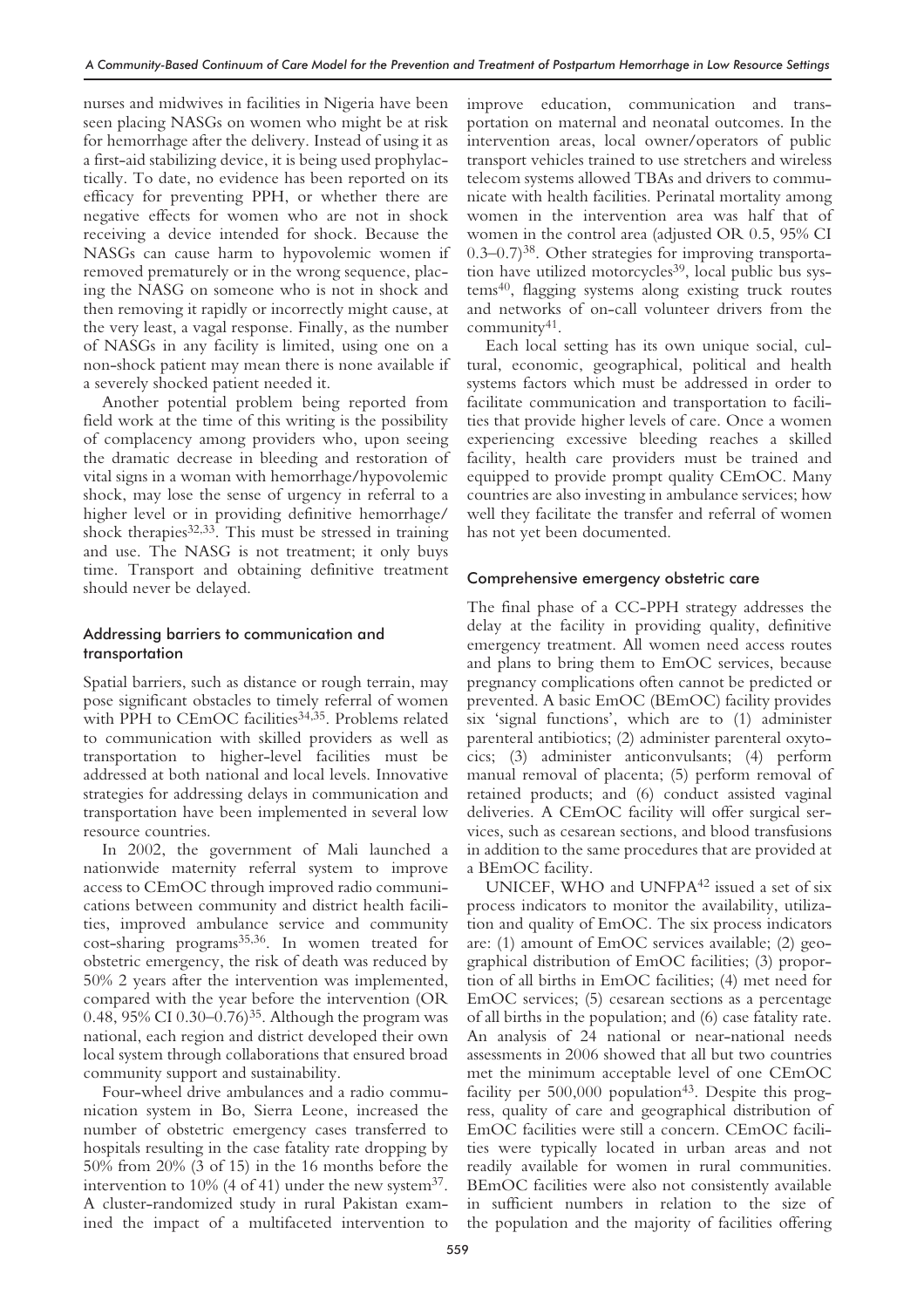maternity services were not able to provide the full array of signal functions to qualify as EmOC facilities.

Despite the increasing recognition of the importance of EmOC services, several additional challenges exist in accessing quality care in low resource settings, such as overburdened health facilities, shortages of physicians and nurses, poor retention of skilled personnel, lack of operating theaters and emergency equipment, drug shortages, poor sanitation, hospital fees and availability of blood supplies $41,43,44$ . If deaths due to pregnancy and delivery are to be substantially reduced, women with complications must have prompt access to quality EmOC. This entails supplying and equipping health facilities appropriately, training health staff to manage obstetric complications and ensuring that a functioning referral system is in place which links peripheral facilities to district health facilities or referral centers that can provide EmOC. Investment by government, ministries of health, NGOs and others in improving access to quality EmOC services has the potential to significantly reduce maternal and child mortality, especially in rural communities that are particularly vulnerable.

## **CONCLUSION**

Many real and perceived barriers hinder accessing medical care, particularly for women in rural areas of low income countries. The high rates of maternal mortality and morbidity in low resource settings are the product of the institutional, environmental, cultural, financial and social barriers to providing skilled care and to preventing, recognizing and managing PPH. No single intervention can prevent PPH-related morbidity and mortality. Having said this, however, we believe a multifaceted, systematic, contextualized PPH continuum of care approach that addresses all factors directly contributing to maternal death from hemorrhage is essential if progress is to be made in this area. Commitment and support from key stakeholders, governmental organizations and policymakers will ensure the feasibility, acceptability and sustainability of evidenced-based interventions, including use of misoprostol, blood collection drape and NASG. Community involvement in developing communication and transportation systems will hopefully address the delays in hemorrhage recognition, stabilization and early management of women with shock and hemorrhage. We believe that the continuum of care model for the prevention and management of PPH may offer promise to improve health care delivery and has the greatest impact for saving women's lives, decreasing maternal morbidity and improving quality of life.

## PRACTICE POINTS

• A CC-PPH model is essential to address the spectrum of clinical, social and system factors related to PPH morbidity and mortality in low resource settings

- Community engagement and mobilization can improve access to EmOC and educate the community about birth preparedness
- Use of a prophylactic uterotonic agent such as misoprostol can reduce the incidence of PPH
- Use of a reliable aid to the quantification of blood loss and the NASG can address the delay in recognition of the extent of hemorrhage and subsequent patient stabilization
- A reliable local emergency communication and transport system can facilitate consultation with skilled birth attendants, transfer of a woman to the CEmOC facility and alert staff to the need for prompt care.

## References

- 1. WHO. Trends in maternal mortality: 1990–2008. Estimates developed by WHO, UNICEF, UNFPA, and the World Bank. Geneva: World Health Organization, 2010
- 2. WHO. Maternal Mortality. Fact Sheet No. 348. Geneva: World Health Organization, 2010
- 3. Maine D, Rosenfield A, Wallis M, et al. Prevention of maternal deaths in developing countries. New York: Center for Population and Family Health, 1999
- 4. Geller SE, Adams MG, Miller S. A continuum of care model for postpartum hemorrhage. Int J Fertil Womens Med 2007; 52:97–105
- 5. Howard-Grabman L, Snetro G. How to mobilize communities for health and social change. 2003. Health Communication Partnership. http://www.hcpartnership.org/ Publications/Field\_Guides/Mobilize/pdf
- 6. Fullilove RE, Green L, Fullilove MT. The Family to Family program: a structural intervention with implications for the prevention of HIV/AIDS and other community epidemics. AIDS 2000;14(Suppl 1):S63–7
- 7. Madison SM, McKay MM, Paikoff R, Bell CC. Basic research and community collaboration: necessary ingredients for the development of a family-based HIV prevention program. AIDS Educ Prev 2000;12:281–98
- 8. McCormick A, McKay MM, Wilson M, et al. Involving families in an urban HIV preventive intervention: how community collaboration addresses barriers to participation. AIDS Educ Prev 2000;12:299–307
- 9. Mobeen N, Durocher J, Zuberi N, et al. Administration of misoprostol by trained traditional birth attendants to prevent postpartum haemorrhage in homebirths in Pakistan: a randomised placebo-controlled trial. BJOG 2011;118:353–61
- 10. Hoj L, Cardoso P, Nielsen BB, Hvidman L, Nielsen J, Aaby P. Effect of sublingual misoprostol on severe postpartum haemorrhage in a primary health centre in Guinea-Bissau: randomised double blind clinical trial. BMJ 2005;331:723
- 11. Derman RJ, Kodkany BS, Goudar SS, et al. Oral misoprostol in preventing postpartum haemorrhage in resource-poor communities: a randomised controlled trial. Lancet 2006; 368:1248–53
- 12. Walraven G, Blum J, Dampha Y, et al. Misoprostol in the management of the third stage of labour in the home delivery setting in rural Gambia: a randomised controlled trial. BJOG 2005;112:1277–83
- 13. ICM/FIGO. Prevention and treatment of post-partum haemorrhage: new advances for low resource settings. ICM/ FIGO Joint statement, 2006. www.pphprevention.org/.../ FIGO-ICM\_Statement\_November2006\_Final.pdf
- 14. WHO. WHO Statement regarding the use of misoprostol for postpartum haemorrhage prevention and treatment. Geneva: World Health Organization, 2009